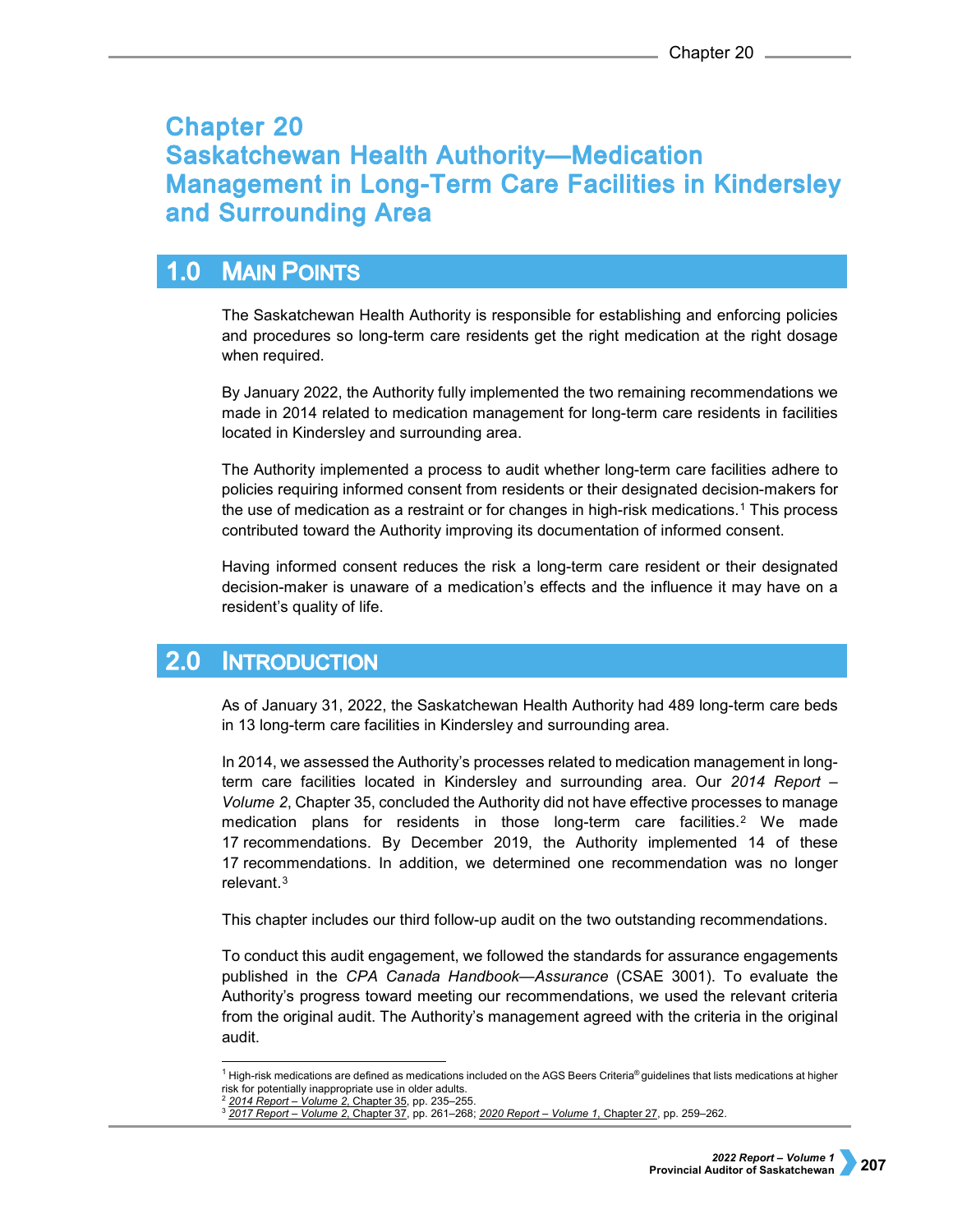To complete the audit, we visited three long-term care facilities in Kindersley and surrounding area, reviewed established policies, tested a sample of resident files, and reviewed the results of compliance audits completed by facility staff.

#### $3.0<sub>2</sub>$ **STATUS OF RECOMMENDATIONS**

This section sets out each recommendation including the date on which the Standing Committee on Public Accounts agreed to the recommendation, the status of the recommendation at January 31, 2022, and the Authority's actions up to that date.

#### $3.1$ **Monitoring for Informed Written Consent**

*We recommended the Saskatchewan Health Authority follow its policy to obtain informed written consent from long-term care residents or their designated decision-makers before using medication as a restraint. (2014 Report – Volume 2,* p. 251, Recommendation 13; Public Accounts Committee agreement September 17, 2015)

## **Status**—Implemented

*We recommended the Saskatchewan Health Authority implement a policy requiring informed written consent from long-term care residents or their designated decision-makers for changes in high-risk medication. (2014 Report – Volume 2,* p. 250, Recommendation 12; Public Accounts Committee agreement September 17, 2015)

## **Status**—Implemented

In 2021, the Saskatchewan Health Authority implemented a process to audit whether longterm care facilities adhere to policies requiring informed written consent from residents or their designated decision-makers for the use of medication as a restraint or for changes in high-risk medications. As a result, it also improved its informed consent documentation since our last follow-up in 2019.

The Authority's policies in Kindersley and surrounding area require documented informed consent from the resident or their decision-maker when medication is used as a chemical restraint, as well as when a change in a high-risk medication occurs.

Since our last follow-up, the Authority implemented a process (i.e., work standard) to audit whether long-term care facilities in Kindersley and surrounding area adhere to its policies requiring informed consent. Beginning in 2021, facility staff started auditing a sample of resident files (i.e., 10% of residents, or a minimum of five) each month to determine whether the files contained documentation of informed consent. Facility staff accumulate audit results monthly and report the information to the three Directors responsible for long-term care facilities in the area, who then discuss results with staff.

We tested a sample of resident files at three long-term care facilities to determine whether facility staff documented informed consent from residents or their decision-makers when using medication as a chemical restraint, or when a change in a high-risk medication